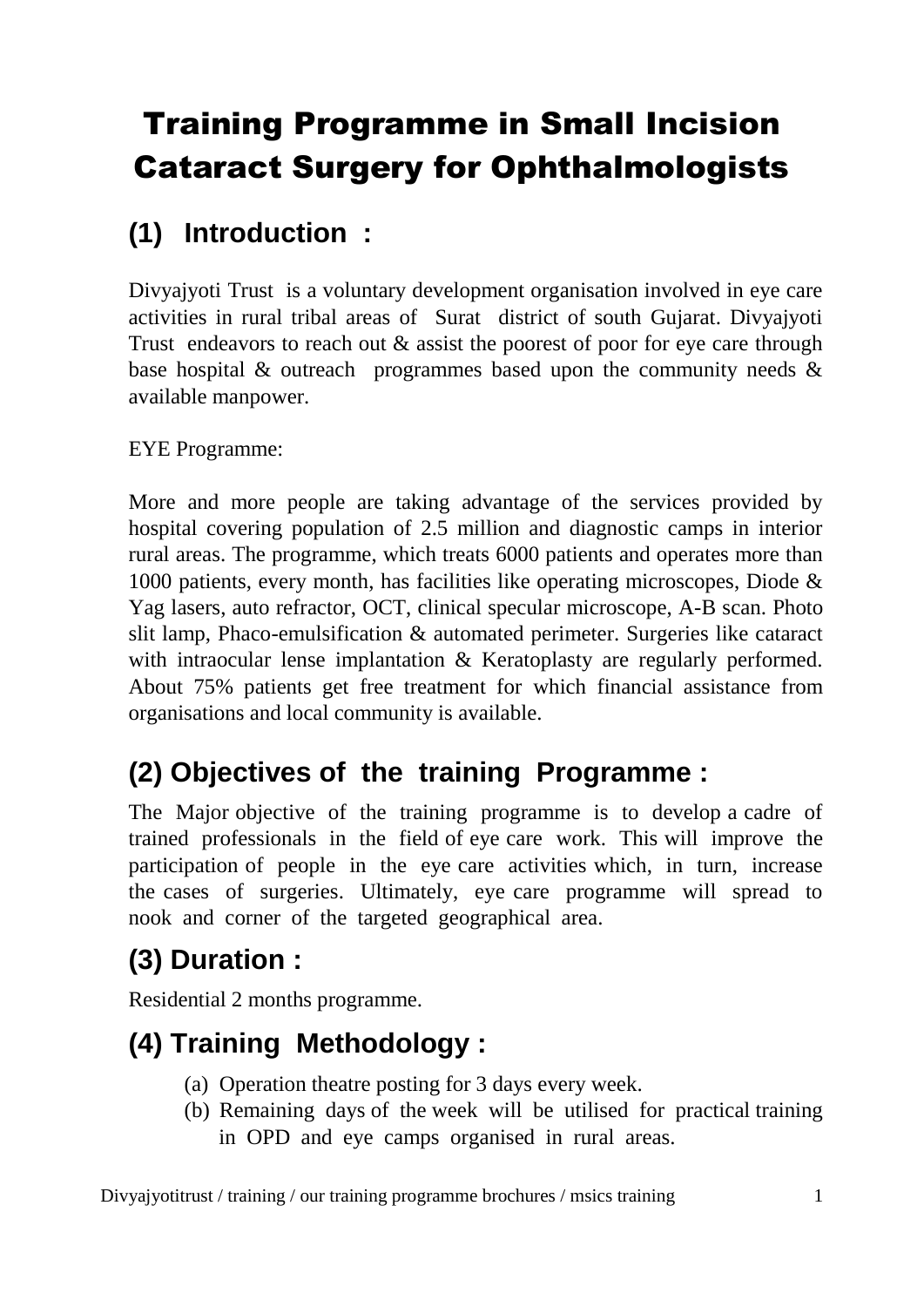- (c) Practical training Generally 40 small incision cataract surgeries will be permitted but it will also depend on the surgical skills of the candidate and accordingly the no. of surgeries may vary. Similarly the timing may be different depending upon individual candidate as he/she performs various tasks during the training.
- (d) The training will include didactic lectures in small incision cataract surgery technique also.

### **(5) Medium:**

The medium of training will be English.

### **(6) Fees:**

(e) Fees of Rs. 65,000/- (Rs. Sixty Five Thousand only ) will have to be paid in advance by Bank Demand Draft. The DD should be drawn in favour of " Divyajyoti Trust" payable at DCB Bank, Mandvi, District Surat ( Gujarat).

*Ac Name: Divyajyoti Trust A/c No: 10113600000028 IFSC code: DCBL0000101 Bank Name: DCB Bank, Dal Mill Compound, Opp.Bus Stand, At & Po. Mandvi Dist.Surat Gujarat Pin.394160*

(f) Travel cost, either way will be borne by the trainee.

### **(7) Accommodation:**

An independent room will be provided as far as possible. Charges for Individual room will be Rs.5000 per month. In case of shortage of accommodation, trainee may have to share the room with either other trainees or doctor working in Divyajyoti Trust. Charges for twin sharing room will be Rs.3500 per month per head (Rooms will be provided subject to availability).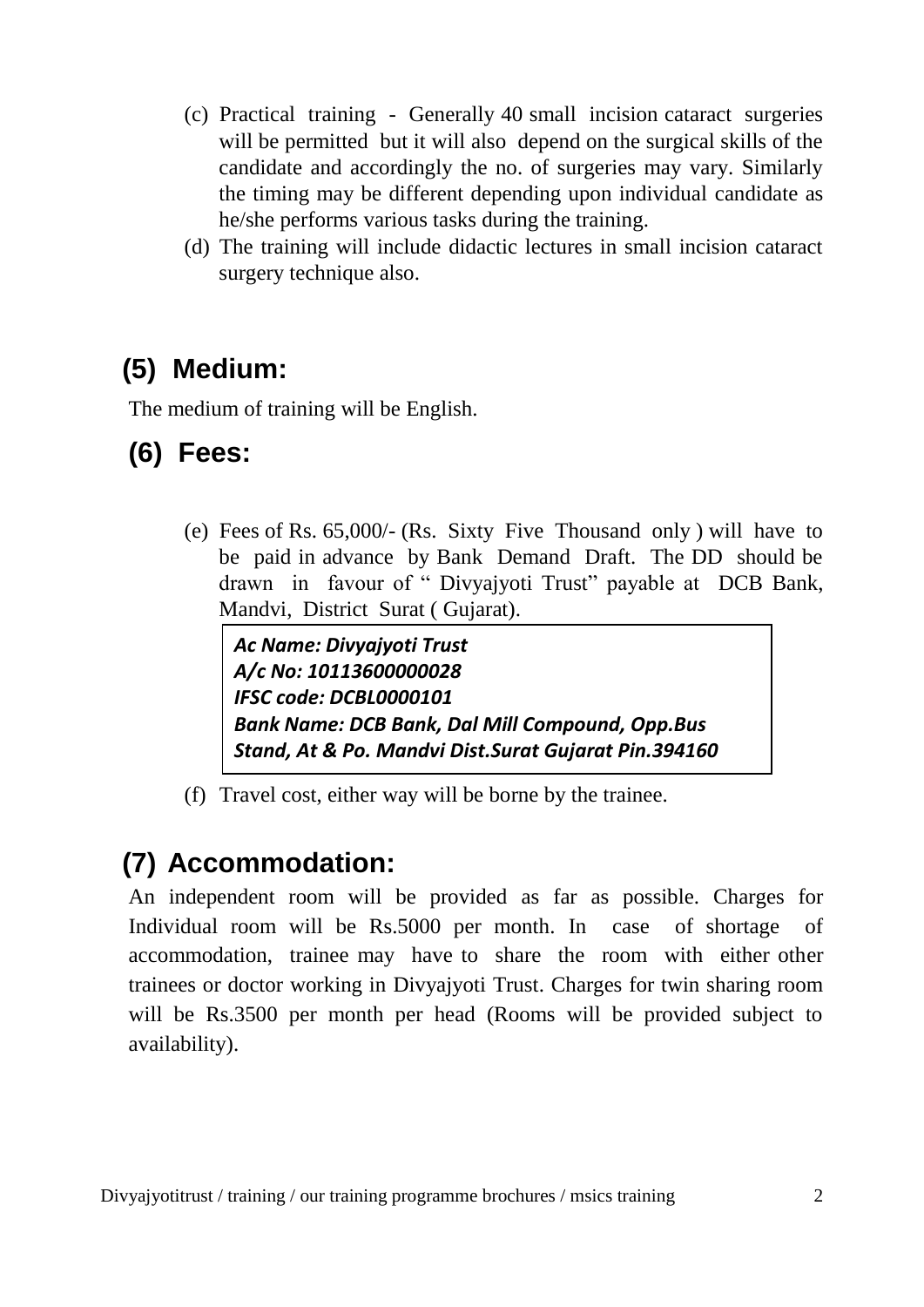# **(8) Food:**

Freshly prepared clean and hygienic food is available at a nominal charge of Rs. 3500 per month; which includes breakfast, lunch and dinner for one person. The charges will be non refundable. Food usually includes tea and breakfast, Gujarati thali system for lunch and dinner. No separate preparations can be made for anyone.

# **(9) Library:**

Library contains reference books and video cassettes which can be used by the trainees.

# **(10) For further information please contact:**

**Dr. Uday Gajiwala** Superintendent, Divyajyoti Trust, Mandvi 394 160 District: - Surat (Gujarat) Phone :- (02623) 221180, 222090 Fax :- ( 02623) 221090 E-Mail :- [divyajyoti.icare@gmail.com](mailto:divyajyoti.icare@gmail.com) Website : [www.divyajyotitrust.org](http://www.divyajyotitrust.org/)

**Important Note:** No leaves are allowed during training period and if any fellow will be on leave on allocated surgery day then that surgery will be calculated in his or her total surgeries.